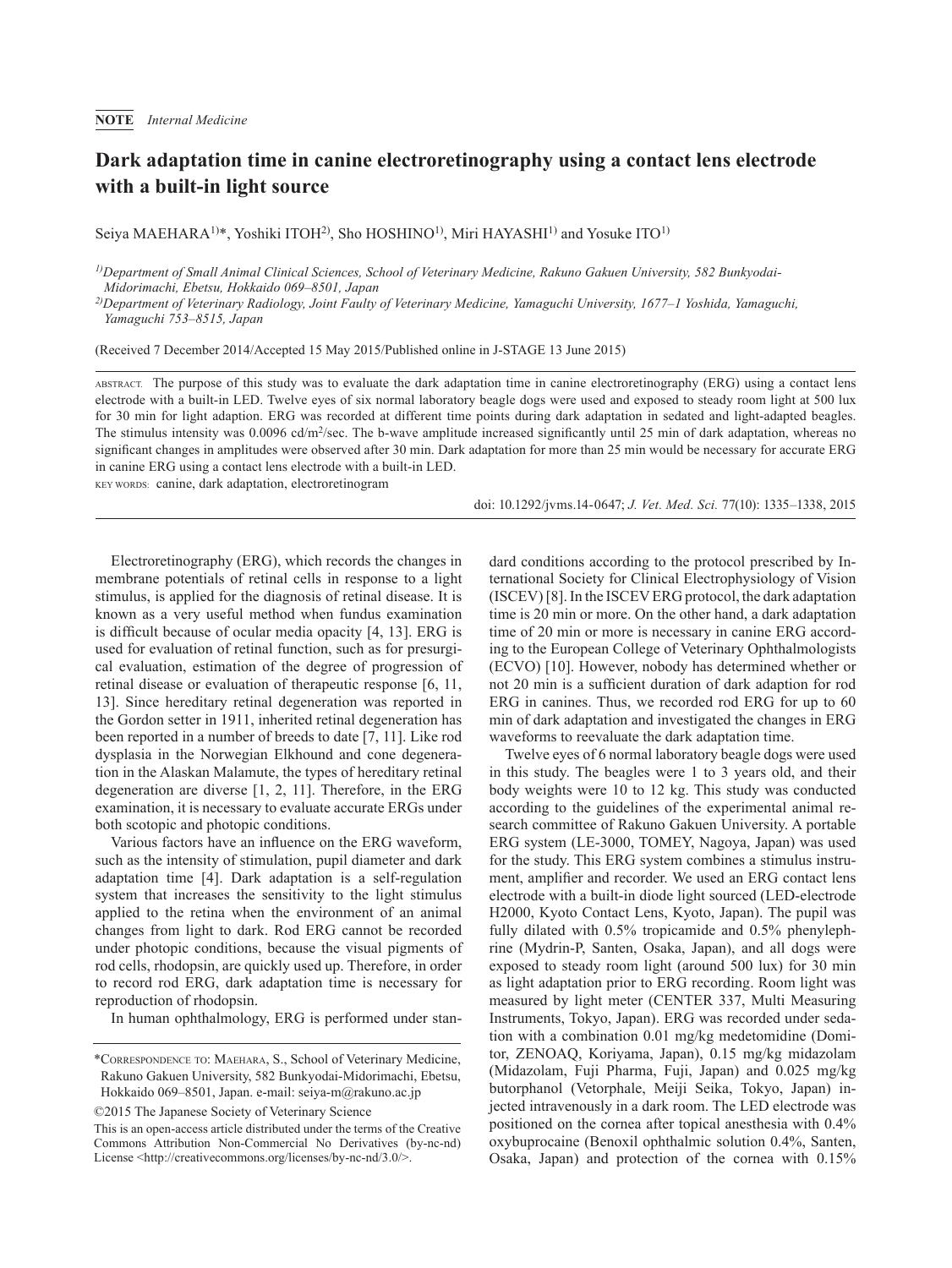methylcellulose (SCOPISOL 15, Senju, Osaka, Japan). A needle-type electrode was positioned subcutaneously in the front of the region as the reference electrode, and a platetype electrode was positioned at the tip of the ear as the earth electrode. ERG was recorded at different time points (*T*): 0, 5, 10, 15, 20, 25, 30, 40, 50 and 60 min of dark adaptation. The stimulus intensity was  $0.0096$  cd/m<sup>2</sup>/sec. From the recorded ERG waveforms, we measured the b-wave amplitude and implicit time in accordance with the ISCEV guidelines [[8](#page-3-0)]. Comparison of the amplitude and implicit time between different time points was performed with the paired *t*-test. Differences were considered statistically significant at *P*<0.05. Below, we discuss the linear relationship between the dark adaptation time and b-wave amplitude.

ERG waveforms recorded for each time point during dark adaptation from one dog are shown in Fig. 1. The average values for b-wave amplitude and implicit time are plotted in Figs. 2 and 3, respectively. In 8 out of 12 eyes, rod ERG could not be recorded at *T*=0. The b-wave amplitude was  $37.6 \pm 19.9 \,\mu\text{V}$  at  $T=5$ ,  $82.2 \pm 24.4 \,\mu\text{V}$  at  $T=10$ ,  $116.2 \pm 28.1$ *µ*V at *T*=15, 141.5 ± 37.0 *µ*V at *T*=20, 162.6 ± 24.7 *µ*V at *T*=25, 171.0 ± 33.2 *µ*V at *T*=30, 173.5 ± 36.2 *µ*V at *T*=40, 178.0 ± 44.3 *µ*V at *T*=50 and 172.7 ± 41.8 *µ*V at *T*=60. Comparison of each value for b-wave amplitude with that of the previous time point revealed significant increases in b-wave amplitude until *T=*25. There was no significance in b-wave amplitude after 30 min of dark adaptation. The average value for b-wave implicit time was  $65.8 \pm 12.6$  msec at  $T=5$ , 75.9  $\pm$  12.5 msec at *T*=10, 77.0  $\pm$  10.0 msec at *T*=15, 77.8  $\pm$  8.5 msec at *T*=20, 76.2 ± 9.6 msec at *T*=25, 78.2 ± 9.1 msec at *T*=30, 77.3 ± 9.4 msec at *T*=40, 74.8 ± 6.6 msec at *T*=50 and  $75.2 \pm 7.4$  msec at *T*=60. Comparison of each value for b-wave implicit time with that of the previous time point revealed significant prolongation of the b-wave implicit time at only 10 min of dark adaptation, with no significant change after 10 min. Linear regression of the dark adaptation slope for 5 to 30 min of dark adaptation is shown in Fig. 4. A strong linear relationship was detected between the dark adaptation time and b-wave amplitude  $(R^2=0.9504)$ .

In this study, the b-wave amplitude increases until 25 min of dark adaptation, and no significant change in b-wave amplitude was observed after 30 min of dark adaptation. From these results, it appears that dark adaptation for more than 25 min would be necessary for accurate canine ERG using a contact lens electrode with a built-in LED.

In the previous protocol advocated by the ECVO, the required dark adaptation time was 20 min in the guidelines for canine ERG [[10](#page-3-1)]. However, no reports were available about rod ERG with a dark adaptation time of more than 20 min. In this study, we recorded rod ERG with a dark adaptation time of more than 20 min, and an increased b-wave amplitude was detected. The differences between the ECVO protocol and the method in this study were the light stimulation device and stimulus intensity. Regarding the light stimulation device, a Ganzfeld dome is used in the ECVO protocol, while a contact lens electrode with a built-in LED was used in our study. Regarding the stimulus intensity, the ECVO recommends that, rod ERG be recorded with a stimulus



Fig. 1. ERG waveform of each dark adaptation time recorded from one dog.



Fig. 2. The changes in b-wave amplitude by dark adaptation time. The data represent the means of 12 eyes of 6 dogs, and the error bars represent the standard deviations. Comparison of the b-wave amplitude between each recording time and previous recording time revealed significant differences in b-wave amplitude until 25 min of dark adaptation. There was no significant change in b-wave amplitude after 30 min of dark adaptation.

intensity of  $0.02-0.03$  cd/m<sup>2</sup>/sec [\[10\]](#page-3-1), while in our study, it was recorded with a stimulus intensity of 0.0096 cd/m<sup>2</sup>/sec based on our previous study with a contact lens electrode with a built-in LED [\[5](#page-2-4)]. In our previous study, the a-wave was recorded with the stimulus intensity recommended by the ECVO; therefore, a weaker stimulus intensity was better for recording rod ERG using a contact lens electrode with a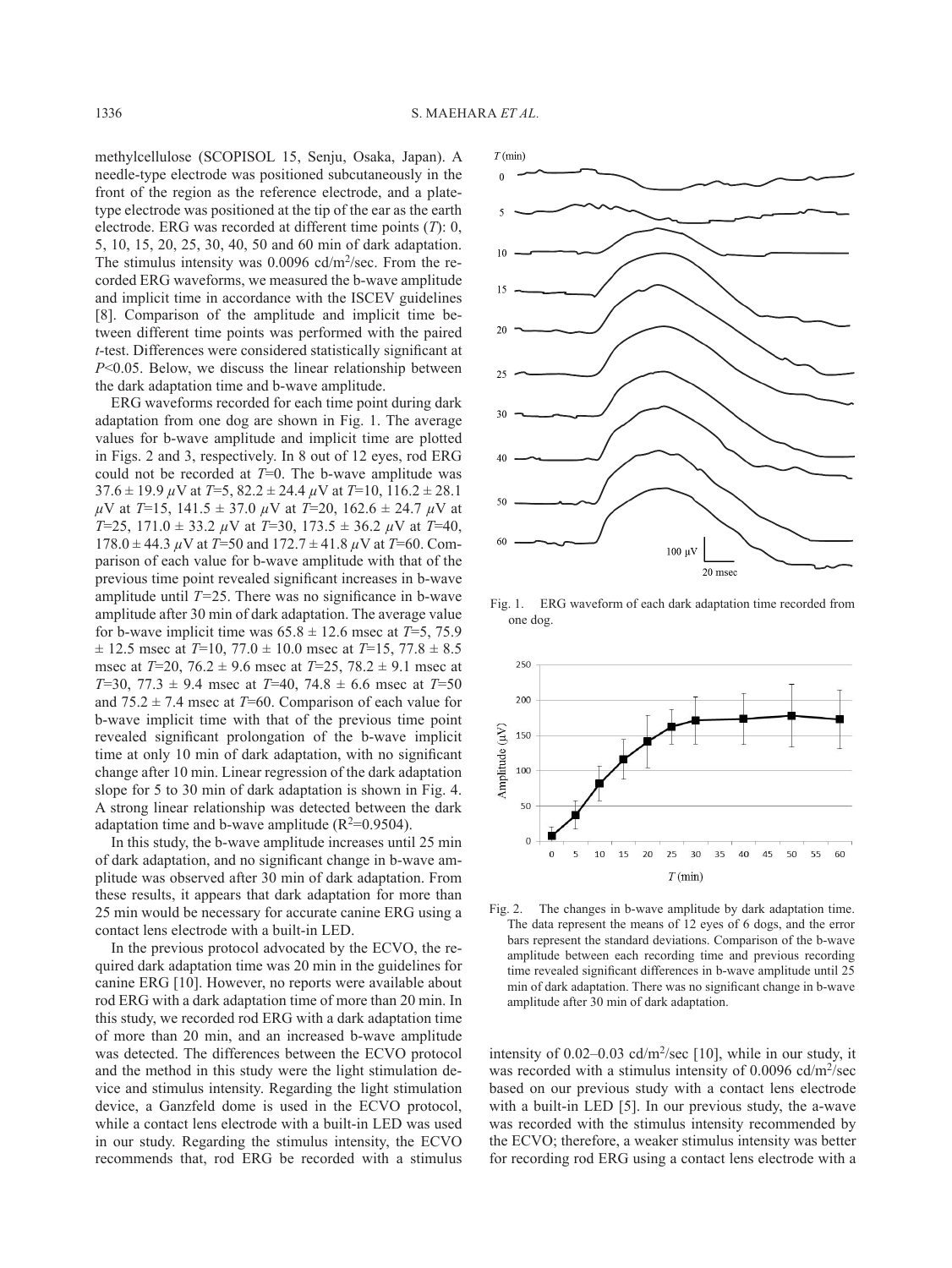

Fig. 3. The changes in b-wave implicit time by dark adaptation time. The data represent the means for 12 eyes of 6 dogs, and the error bars represent the standard deviations. Comparison b-wave implicit time between each recording time and previous recording time revealed a significant prolongation of the b-wave implicit time at only 10 min of dark adaptation. There was no significant change of b-wave implicit time after 10 min of dark adaptation.



Fig. 4. Linear regression of the dark adaptation slope for 5 to 30 min of dark adaptation. A strong linear relationship between the dark adaptation time and b-wave amplitude was detected for 5 to 30 min of dark adaptation.

built-in LED [\[5](#page-2-4)]. Because the required dark adaptation time might be different depending on the light stimulation device and stimulus intensity, it seems necessary to determine the dark adaptation time with each recording devise for ERG.

In this study, dark adaptation was started after 30 min of light adaptation under steady room light with 500 lux. This illumination is equivalent to the brightness of nearly all general animal hospital examination rooms. But, in the veterinary ophthalmology clinic, ERG was often recorded after slit lamp biomicroscopy, or funduscopy, both of which utilize a high-intensity light source. Tuntivanich reported that 60 min was needed for recovery of the ERG waveform after funduscopy [\[12](#page-3-2)]. According to the results of this study, 25 min of dark adaptation is necessary to record rod ERG using a contact lens electrode with a built-in LED, but it seems that the state of the animal before dark adaptation should be considered to record canine ERG accurately.

A strong linear relationship was detected between the dark

adaptation time and the b-wave amplitude in our study. The ECVO canine ERG guidelines recommend that rod ERG be recorded after 1, 4, 8, 12, 16 and 20 min of dark adaptation, and ERG was evaluated change of wave form [\[10\]](#page-3-1). It has been reported that the individual variation of ERG amplitude is large, and therefore, it is difficult to evaluate retinal function by ERG recorded with only one recording condition [\[8, 10\]](#page-3-0). The ECVO has proposed evaluation of the changes in waveform under dark adaptation, but it has not been clear how the waveform changes. In this study, after dark adaptation, the amplitude of rod ERG was found to increase linearly. Our results suggest that the ERG amplitude changes depending on the dark adaptation time, and this suggests that it should be necessary to evaluate rod cell function in detail.

The dark adaptation time in human being is 20 min or more by ISECV [\[8](#page-3-0)], and in horses, rod ERG should be recorded after a minimum of 20 min of dark adaptation [\[3](#page-2-5)]. Based on our results, canine rod ERG using a contact lens electrode with a built-in LED should be performed after 25 min or more of dark adaptation, and the amount of dark adaption considered sufficient would differ by animal species. In humans, it is known that maximum density of rods is  $1.60 \times 10^5$ /mm<sup>2</sup> and that of cones is  $1.99 \times 10^5$ /mm<sup>2</sup> [\[4, 12](#page-2-0)]. On the other hand, it is known that the density of rods in the central retina is  $5.00 \times 10^5/\text{mm}^2$  in the dog, and that of rods in the peripheral retina is  $3.05 \times 10^5/\text{mm}^2$  [[9](#page-3-3)]. Furthermore, it has been reported in the cat that the maximum rod cell density is  $4.60 \times 10^5/\text{mm}^2$  [[4, 12](#page-2-0)]. Given that the distribution and density of rod cells are different, we suggest that the dark adaptation time differs by animal species. In veterinary medicine, examinations were performed in a variety of animals with different distributions and densities of photoreceptor cells. We would like to propose establishment of the ERG examination protocols for each animal species.

## REFERENCES

- <span id="page-2-3"></span>1. Aguirre, G. D. and Rubin, L. F. 1971. Progressive retinal atrophy (rod dysplasia in the Norwegian Elkhound. *J. Am. Vet. Med. Assoc.* **158**: 208–218. [\[Medline\]](http://www.ncbi.nlm.nih.gov/pubmed/5101870?dopt=Abstract)
- 2. Aguirre, G. D. and Rubin, L. F. 1974. Pathology of hemeralopia in the Alaskan malamute dog. *Invest. Ophthalmol.* **13**: 231–235. [\[Medline\]](http://www.ncbi.nlm.nih.gov/pubmed/4544344?dopt=Abstract)
- <span id="page-2-5"></span>3. Ben-Shlomo, G., Plummer, C., Barrie, K. and Brooks, D. 2012. Characterization of the normal dark adaptation curve of the horse. *Vet. Ophthalmol.* **15**: 42–45. [\[Medline\]](http://www.ncbi.nlm.nih.gov/pubmed/22051221?dopt=Abstract) [\[CrossRef\]](http://dx.doi.org/10.1111/j.1463-5224.2011.00923.x)
- <span id="page-2-0"></span>4. Ekesten, B. 2013. Ophthalmic examination and diagnostics. Part 4: Electrodiagnostic evaluation of vision. pp. 684–703. *In*: Veterinary Ophthalmology, 5th ed. (Gelatt, K. N., Gilger, B. C. and Kern, T. J. eds.), Wiley-BlackWell, Ames.
- <span id="page-2-4"></span>5. Maehara, S., Itoh, N., Itoh, Y., Wakaiki, S., Tsuzuki, K., Seno, T., Kushiro, T., Yamashita, K., Izumisawa, Y. and Kotani, T. 2005. Electroretinography using contact lens electrode with built-in light source in dogs. *J. Vet. Med. Sci.* **67**: 509–514. [\[Medline\]](http://www.ncbi.nlm.nih.gov/pubmed/15942136?dopt=Abstract) [\[CrossRef\]](http://dx.doi.org/10.1292/jvms.67.509)
- <span id="page-2-1"></span>6. Maehara, S., Itoh, N., Wakaiki, S., Yamasaki, A., Tsuzuki, K. and Izumisawa, Y. 2007. The effects of cataract stage, lens-induced uveitis and cataract removal on ERG in dogs with cataract. *Vet. Ophthalmol.* **10**: 308–312. [\[Medline\]](http://www.ncbi.nlm.nih.gov/pubmed/17760711?dopt=Abstract) [\[CrossRef\]](http://dx.doi.org/10.1111/j.1463-5224.2007.00559.x)
- <span id="page-2-2"></span>7. Magnusson, H. 1911. Uber retinitis pigmentosa und konsan-